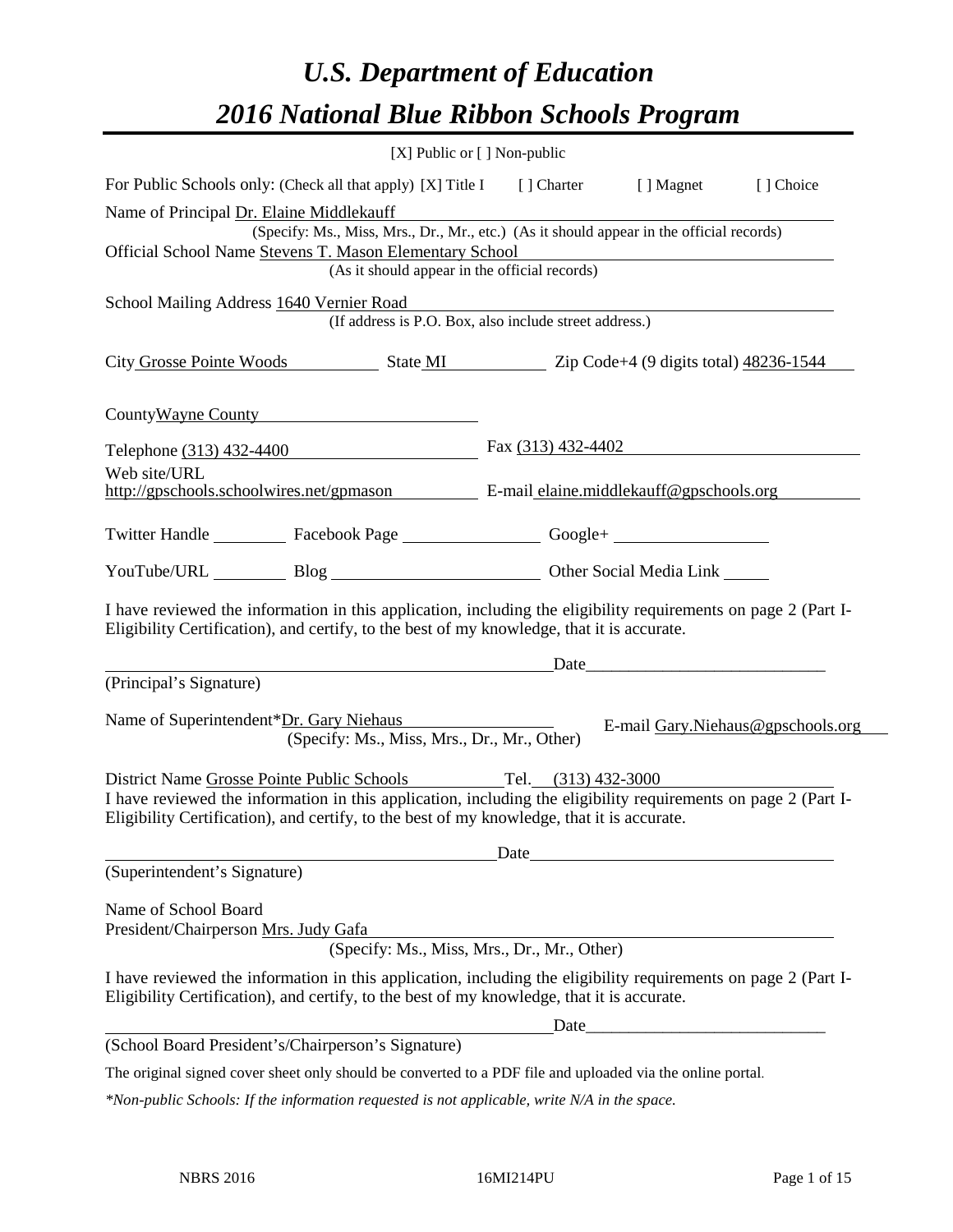The signatures on the first page of this application (cover page) certify that each of the statements below, concerning the school's eligibility and compliance with U.S. Department of Education and National Blue Ribbon Schools requirements, are true and correct.

- 1. The school configuration includes one or more of grades K-12. (Schools on the same campus with one principal, even a K-12 school, must apply as an entire school.)
- 2. The public school has met their state's accountability requirements (i.e., avoided sanctions) in participation, performance in reading (or English language arts) and mathematics, and other academic indicators (i.e., attendance rate and graduation rate) using the most recent accountability results available for the year prior to nomination.
- 3. To meet final eligibility, a public school must meet the state's accountability requirements (i.e., avoided sanctions) in participation, performance in reading (or English language arts) and mathematics, and other academic indicators (i.e., attendance rate and graduation rate) for the year in which they are nominated (2015-2016) and be certified by the state representative. Any status appeals must be resolved at least two weeks before the awards ceremony for the school to receive the award.
- 4. If the school includes grades 7 or higher, the school must have foreign language as a part of its curriculum.
- 5. The school has been in existence for five full years, that is, from at least September 2010 and each tested grade must have been part of the school for the past three years.
- 6. The nominated school has not received the National Blue Ribbon Schools award in the past five years: 2011, 2012, 2013, 2014, or 2015.
- 7. The nominated school has no history of testing irregularities, nor have charges of irregularities been brought against the school at the time of nomination. The U.S. Department of Education reserves the right to disqualify a school's application and/or rescind a school's award if irregularities are later discovered and proven by the state.
- 8. The nominated school or district is not refusing Office of Civil Rights (OCR) access to information necessary to investigate a civil rights complaint or to conduct a district-wide compliance review.
- 9. The OCR has not issued a violation letter of findings to the school district concluding that the nominated school or the district as a whole has violated one or more of the civil rights statutes. A violation letter of findings will not be considered outstanding if OCR has accepted a corrective action plan from the district to remedy the violation.
- 10. The U.S. Department of Justice does not have a pending suit alleging that the nominated school or the school district as a whole has violated one or more of the civil rights statutes or the Constitution's equal protection clause.
- 11. There are no findings of violations of the Individuals with Disabilities Education Act in a U.S. Department of Education monitoring report that apply to the school or school district in question; or if there are such findings, the state or district has corrected, or agreed to correct, the findings.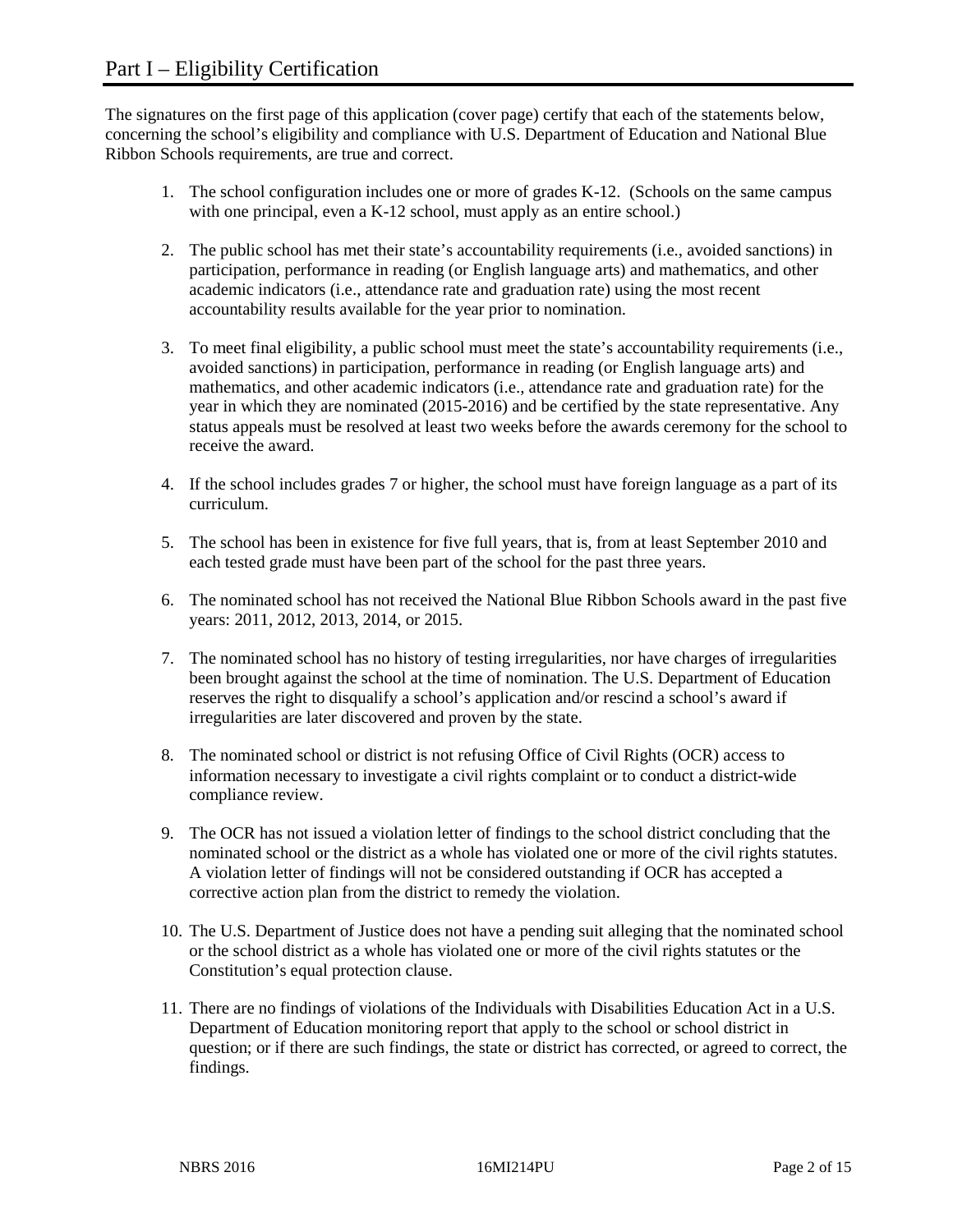#### **Data should be provided for the most recent school year (2015-2016) unless otherwise stated.**

#### **DISTRICT**

1. Number of schools in the district  $9$  Elementary schools (includes K-8) (per district designation): 3 Middle/Junior high schools 2 High schools 0 K-12 schools

14 TOTAL

**SCHOOL** (To be completed by all schools)

- 2. Category that best describes the area where the school is located:
	- [] Urban or large central city [ ] Suburban with characteristics typical of an urban area [X] Suburban [ ] Small city or town in a rural area [ ] Rural
- 3. Number of students as of October 1, 2015 enrolled at each grade level or its equivalent in applying school:

| Grade                           | # of         | # of Females | <b>Grade Total</b> |
|---------------------------------|--------------|--------------|--------------------|
|                                 | <b>Males</b> |              |                    |
| <b>PreK</b>                     | 0            | 0            | 0                  |
| K                               | 25           | 18           | 43                 |
| 1                               | 20           | 20           | 40                 |
| $\overline{2}$                  | 32           | 17           | 49                 |
| 3                               | 22           | 25           | 47                 |
| 4                               | 25           | 23           | 48                 |
| 5                               | 36           | 34           | 70                 |
| 6                               | 0            | 0            | $\theta$           |
| 7                               | 0            | $\theta$     | 0                  |
| 8                               | 0            | 0            | 0                  |
| 9                               | 0            | 0            | 0                  |
| 10                              | 0            | 0            | 0                  |
| 11                              | $\theta$     | 0            | $\theta$           |
| 12 or higher                    | 0            | 0            | 0                  |
| <b>Total</b><br><b>Students</b> | 160          | 137          | 297                |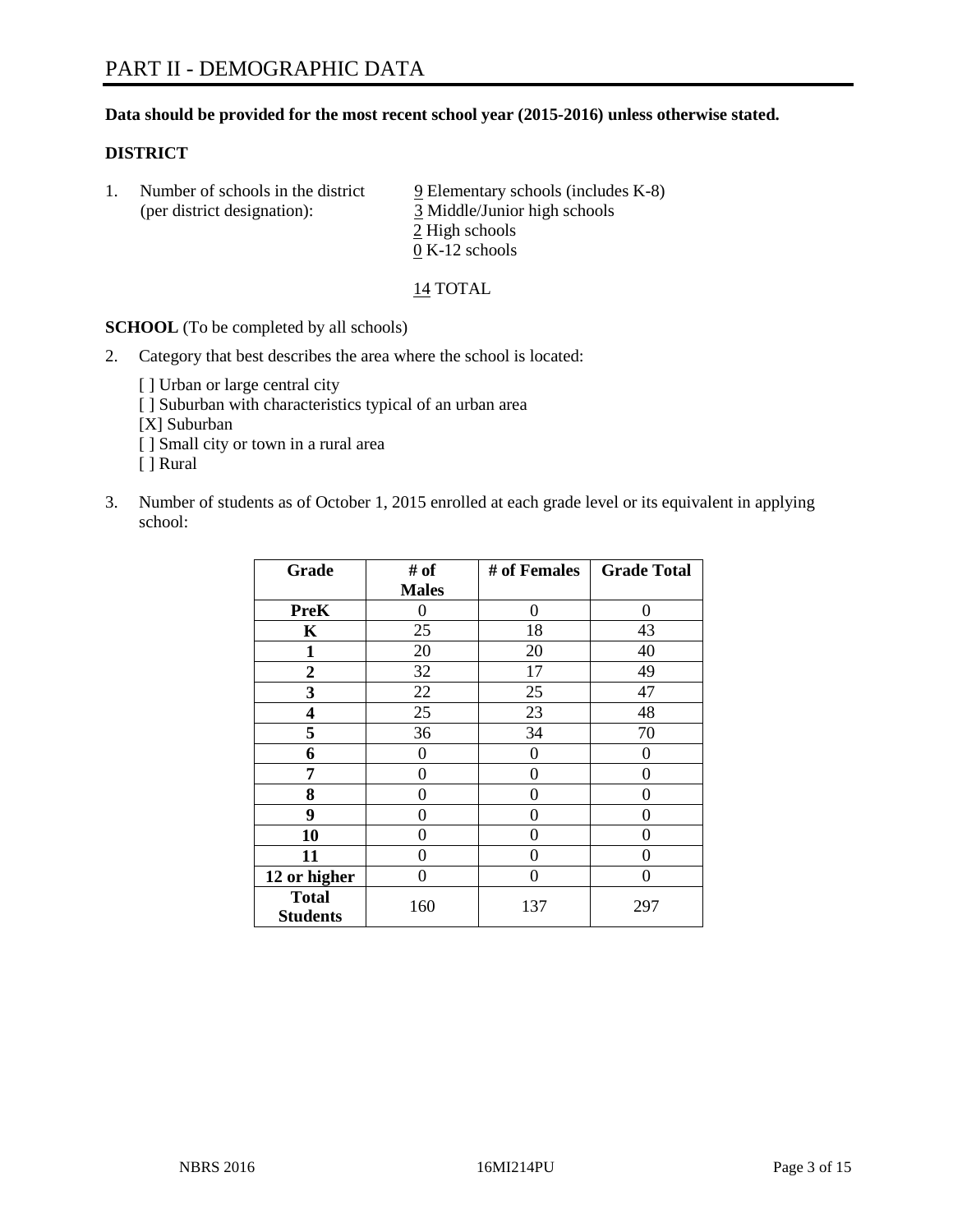the school: 3 % Asian

4. Racial/ethnic composition of  $\qquad \qquad \underline{0}$  % American Indian or Alaska Native 16 % Black or African American 3 % Hispanic or Latino 0 % Native Hawaiian or Other Pacific Islander 75 % White 3 % Two or more races **100 % Total**

(Only these seven standard categories should be used to report the racial/ethnic composition of your school. The Final Guidance on Maintaining, Collecting, and Reporting Racial and Ethnic Data to the U.S. Department of Education published in the October 19, 2007 *Federal Register* provides definitions for each of the seven categories.)

5. Student turnover, or mobility rate, during the 2014 – 2015 school year: 5%

This rate should be calculated using the grid below. The answer to (6) is the mobility rate.

| <b>Steps For Determining Mobility Rate</b>         | Answer |  |
|----------------------------------------------------|--------|--|
| (1) Number of students who transferred to          |        |  |
| the school after October 1, 2014 until the         | 10     |  |
| end of the 2014-2015 school year                   |        |  |
| (2) Number of students who transferred             |        |  |
| <i>from</i> the school after October 1, 2014 until | 6      |  |
| the end of the 2014-2015 school year               |        |  |
| (3) Total of all transferred students [sum of      | 16     |  |
| rows $(1)$ and $(2)$ ]                             |        |  |
| (4) Total number of students in the school as      | 294    |  |
| of October 1, 2014                                 |        |  |
| $(5)$ Total transferred students in row $(3)$      | 0.054  |  |
| divided by total students in row (4)               |        |  |
| $(6)$ Amount in row $(5)$ multiplied by 100        | 5      |  |

6. English Language Learners (ELL) in the school:  $4\%$ 

13 Total number ELL

Specify each non-English language represented in the school (separate languages by commas): Arabic, Bengali, Bisaya, Chinese, Dutch, Spanish, Tigrigna

- 7. Students eligible for free/reduced-priced meals: 22 % Total number students who qualify: 66
- 8. Students receiving special education services: 18 %

54 Total number of students served

Indicate below the number of students with disabilities according to conditions designated in the Individuals with Disabilities Education Act. Do not add additional conditions. It is possible that students may be classified in more than one condition.

| 8 Autism                              | 0 Orthopedic Impairment                 |
|---------------------------------------|-----------------------------------------|
| 0 Deafness                            | 3 Other Health Impaired                 |
| 0 Deaf-Blindness                      | 6 Specific Learning Disability          |
| 0 Emotional Disturbance               | 34 Speech or Language Impairment        |
| 0 Hearing Impairment                  | 0 Traumatic Brain Injury                |
| 0 Mental Retardation                  | 1 Visual Impairment Including Blindness |
| $\underline{0}$ Multiple Disabilities | 2 Developmentally Delayed               |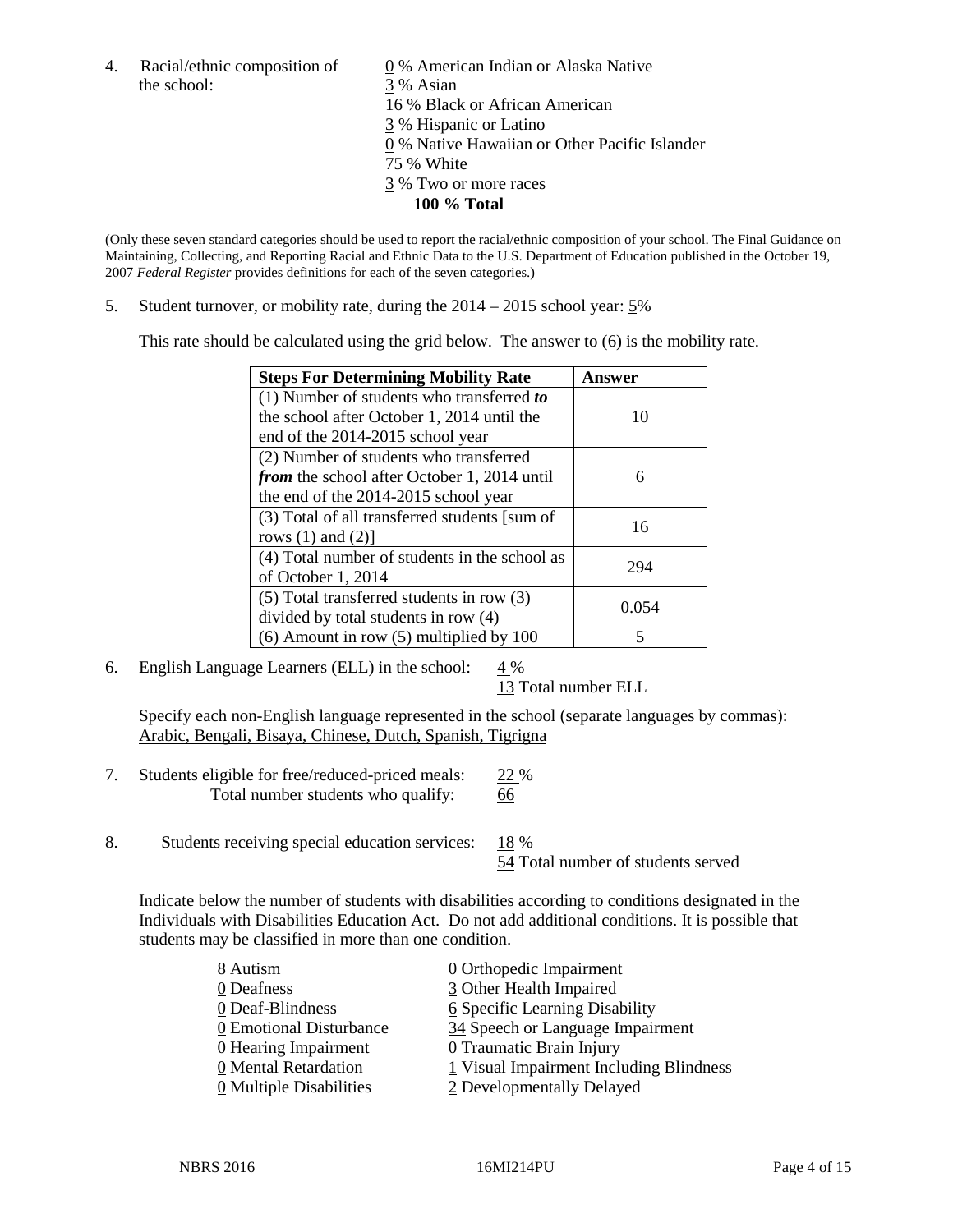- 9. Number of years the principal has been in her/his position at this school: 19
- 10. Use Full-Time Equivalents (FTEs), rounded to nearest whole numeral, to indicate the number of school staff in each of the categories below:

|                                       | <b>Number of Staff</b> |
|---------------------------------------|------------------------|
| Administrators                        |                        |
| Classroom teachers                    | 13                     |
| Resource teachers/specialists         |                        |
| e.g., reading, math, science, special | 8                      |
| education, enrichment, technology,    |                        |
| art, music, physical education, etc.  |                        |
| Paraprofessionals                     | 5                      |
| Student support personnel             |                        |
| e.g., guidance counselors, behavior   |                        |
| interventionists, mental/physical     |                        |
| health service providers,             |                        |
| psychologists, family engagement      |                        |
| liaisons, career/college attainment   |                        |
| coaches, etc.                         |                        |

- 11. Average student-classroom teacher ratio, that is, the number of students in the school divided by the FTE of classroom teachers, e.g., 22:1 23:1
- 12. Show daily student attendance rates. Only high schools need to supply yearly graduation rates.

| <b>Required Information</b> | 2014-2015 | $2013 - 2014$ | $\mid$ 2012-2013 | 2011-2012 | $2010 - 201$ |
|-----------------------------|-----------|---------------|------------------|-----------|--------------|
| Daily student attendance    | 96%       | 96%           | 96%              | 96%       | 96%          |
| High school graduation rate | 9%        | 0%            | 0%               | 9%        | 0%           |

#### 13. **For high schools only, that is, schools ending in grade 12 or higher.**

Show percentages to indicate the post-secondary status of students who graduated in Spring 2015.

| <b>Post-Secondary Status</b>                  |    |
|-----------------------------------------------|----|
| Graduating class size                         |    |
| Enrolled in a 4-year college or university    | 0% |
| Enrolled in a community college               | 0% |
| Enrolled in career/technical training program | 0% |
| Found employment                              | 0% |
| Joined the military or other public service   | 0% |
| Other                                         | 0/ |

14. Indicate whether your school has previously received a National Blue Ribbon Schools award. Yes No X

If yes, select the year in which your school received the award.

15. In a couple of sentences, provide the school's mission or vision statement.

Promote innovation in teaching and learning, while maximizing potential, embracing a global community, ensuring every student has the academic, and social emotional skills for success.

16. **For public schools only**, if the school is a magnet, charter, or choice school, explain how students are chosen to attend.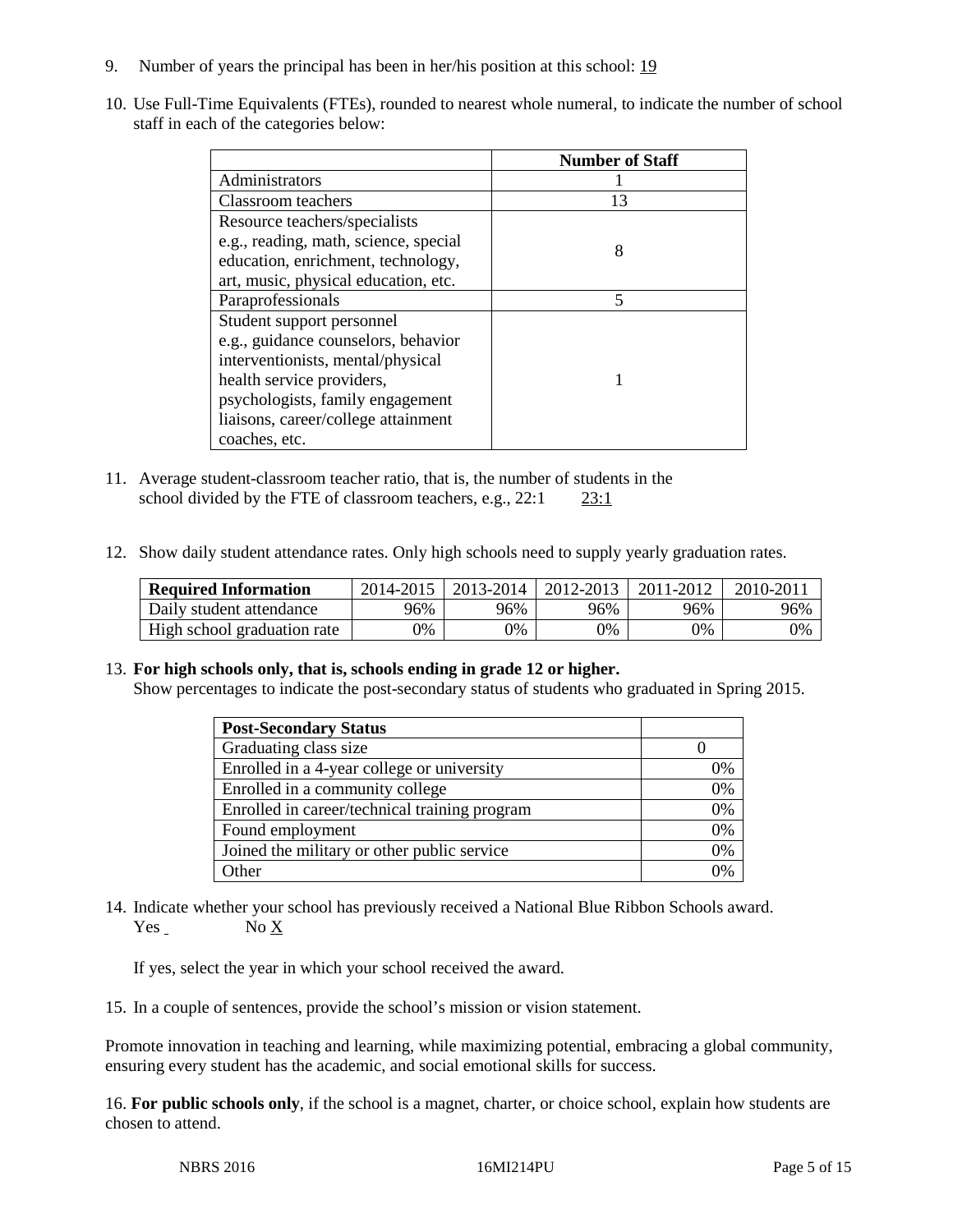# PART III – SUMMARY

Stevens T. Mason Elementary School is located in Grosse Pointe Woods, Michigan; a close-knit community nestled beside Lake St. Clair, ten miles northeast of downtown Detroit. Grosse Pointe Woods is one of five Grosse Pointe municipalities, comprising one school district with a renowned tradition of academic excellence. The development of our community and school district is closely entwined with the history and settlement of Detroit.

Named after the first governor of Michigan, Stevens T. Mason Elementary School opened in 1929 with 99 children and 6 teachers. Our historic building, with its rich heritage and community traditions, remains a source of pride for Mason families, who span generations in attendance at our school. Well attended Parent Teacher Organization (PTO) monthly family events and our local business partnerships attest to strong community ties. Uniquely, the majority of our teachers graduated from our district and returned here to teach and raise their families.

Mason is a "walking" neighborhood school, now welcoming 300 students daily. Over the last five years, the racial and socioeconomic diversity among our students has grown. Today, almost 25% of our children represent racial minorities. Approximately 20% of students qualify for federal breakfast and lunch programs. Students who receive special education services thrive in our inclusive setting.

We attribute our success to strong family partnerships stemming from a shared love for our children, alongside rigorous academic and behavioral standards. Our collective commitment to "each and every child, each and every day" ensures everyone is respected, nurtured, and valued. Greeting students by name, actively listening to their personal stories, and knowing their families creates a culturally sensitive, secure environment for learning and academic risk taking.

Providing quality differentiated instruction has been a district hallmark for over twenty years. Teachers utilize knowledge of their students, coupled with assessment data, to plan instruction for the entire spectrum of abilities and interests. In collaboration with classroom teachers, our Response to Intervention (RTI) team provides additional instruction. The team includes a Reading Specialist, Title I teacher, English Language Learner (ELL) and Special Education staff, and related arts specialists. Above grade level extension activities maximize the potential of high achieving students. Teachers become personal coaches and cheerleaders, encouraging students to persevere with Carol Dweck's "growth mindset" when faced with a skill they have not "yet" mastered.

Dedicated time for purposeful collaboration guides teaching and learning. Block scheduling specials classes guarantees daily common planning time for grade level teachers. During weekly late start Mondays, our Professional Learning Communities (PLC) direct school improvement, address technology needs, and guide Positive Behavior Intervention Support (PBIS) and RTI. Staff participation in multiple professional development activities and conferences aligns with school and district goals.

Our PBIS "Mason's Best" program is funded by a county school grant. Following the Pledge of Allegiance, students recite our Mason pledge: "I will do my best to be my best. I will be respectful, I will be responsible, I will always be safe. I will show my Mason pride." This promotes student empathy and builds personal accountability within classroom learning communities. Our system acknowledges positive behavior changes throughout every student's day. Students select their own reward activities for classroom compliment parties.

Our students are also 21st century digital learners, equipped to chart and document their own learning. With shared vision and leadership, and financial support from our PTO, Title I funds, and grants from the Grosse Pointe Foundation for Public Education, we increased our available technology (SMARTBoards, Apple TVs, classroom computers, a computer lab, and mobile options, including 45 iPads and 30 Chromebooks). By infusing technology into daily instruction, we expand student learning opportunities.

Multiple opportunities for K-5 students are offered to promote social and leadership skills including: Student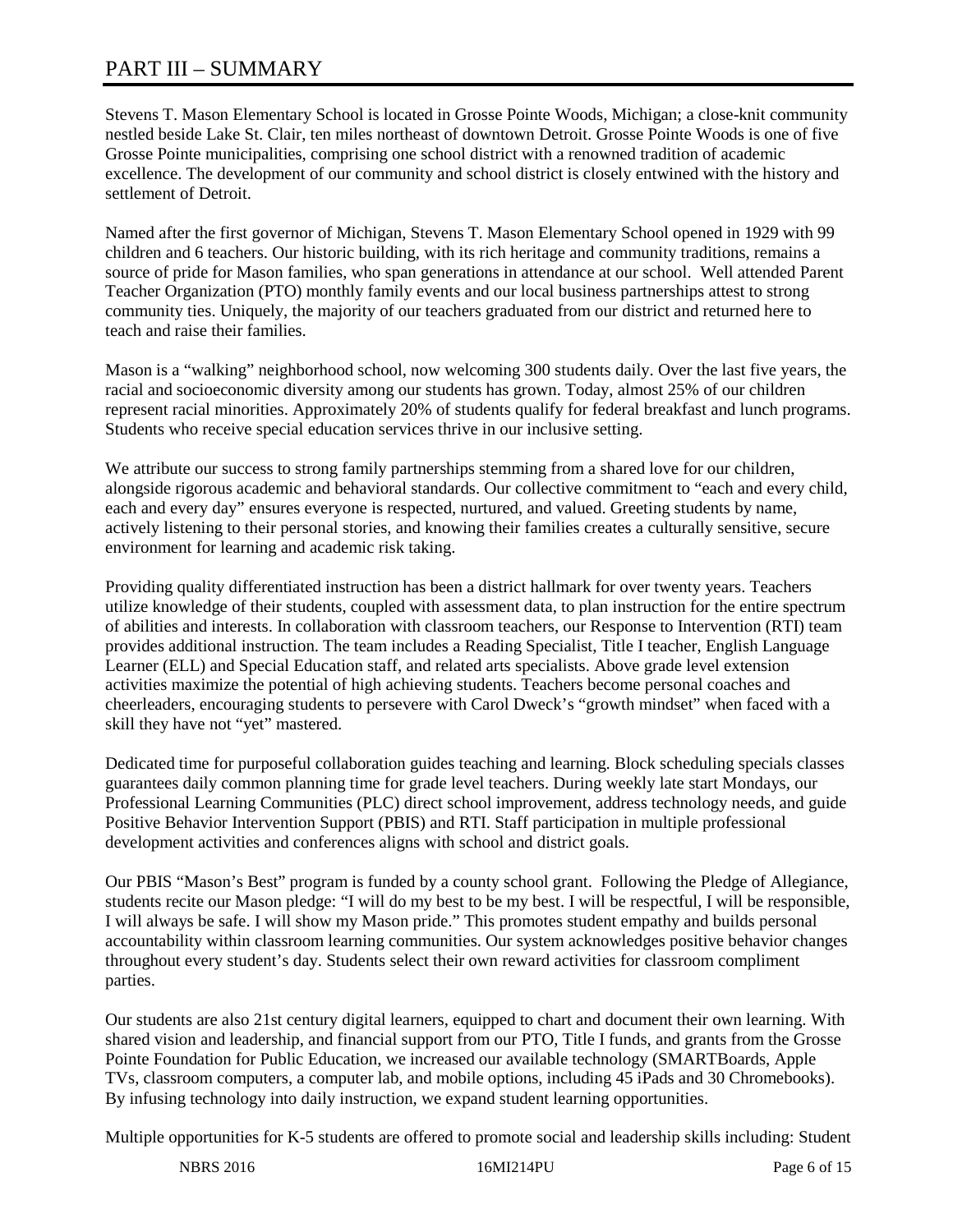Council, Safety and Service Squad, Recycling Crew, Green Team, Video Announcements, Choir, Honors Band and Orchestra, Special Education Peer Pals, exercise clubs, and enrichment yoga and art classes. Mason is home to active Boy Scout and Girl Scout troops.

Part of students' character development is responding to the needs of others. Our students have: collected canned goods for Gleaners Food Bank, donated pajamas for Cozy Kids, raised money for Wigs for Kids, Jumped Rope for Heart, donated supplies to a local animal shelter, adopted animals at the Detroit Zoo, joined the Great Kindness Challenge by creating placemats for local assisted living residents, and donated bottled water to school children in Flint, Michigan. Mason earned Michigan "Evergreen School" status in recognition of students' Green Team initiatives.

Designated as a Reward School and rated in the top 10% of Michigan elementary schools, we are proud of our caring learning environment that celebrates our students' growth and achievements. As part of the greater school district and community, we ensure students have the social, academic, and critical problemsolving skills to succeed in a global society.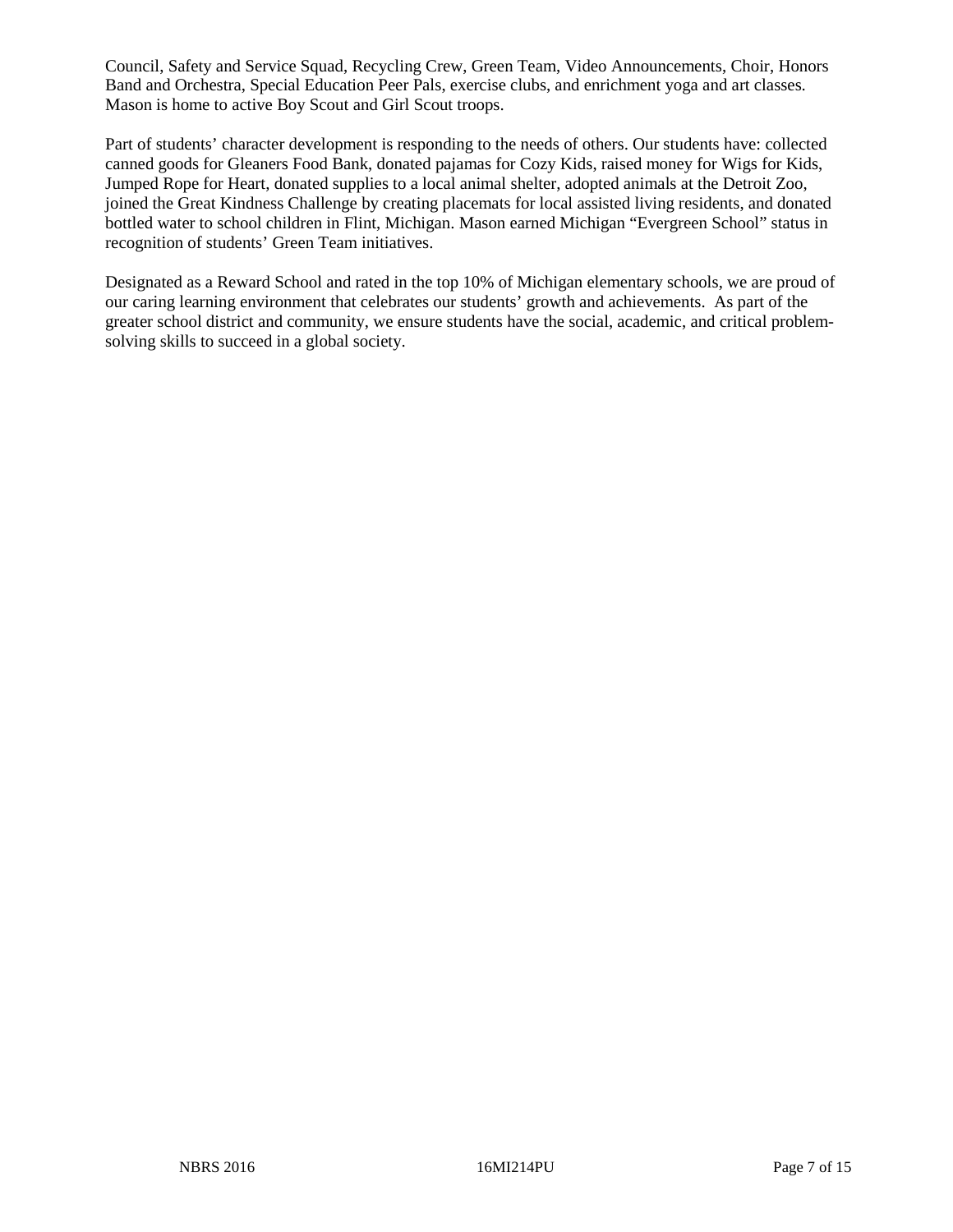# 1. Core Curriculum:

Grosse Pointe Public School System's curricula are aligned to the Common Core Standards in Language Arts and Mathematics and to State Standards in other core content areas. The district has adopted an integrated approach to language arts instruction recognizing the interdependence of reading, writing, listening, and speaking.

Teachers devote a minimum of ninety minutes daily to language arts instruction. Reading is taught with a workshop model, utilizing the Michigan Association of Intermediate School Administrators (MAISA) units developed by Oakland Schools, combined with resources from Lucy Calkins, Cafe and Daily 5, RAZ-Kids and Reading A-Z. Our balanced approach to reading instruction includes whole group mini lessons with explicit instruction and modeling, independent reading of self selected "just right books," guided reading groups to practice specific reading strategies, and conferencing with individual students and book clubs.

The workshop model promotes intentional differentiation for students at all reading levels. Fountas and Pinnell Benchmark Assessments and formative data gathered from small group activities and conferences drive teacher instruction. Students are taught in their zone of proximal development for optimal progress. Supplemental materials from the Making Meaning program introduce common vocabulary and structure partner discourse. Additionally, teachers ensure all students practice comprehension strategies that facilitate close reading of complex text, and emphasize nonfiction reading skills to accomplish the goals of the Common Core.

Teachers provide daily writing instruction accompanied by spelling, grammar, and vocabulary exercises. The Units of Study for Writing compliment our Reading units. The Grosse Pointe Writing Assessment rubric provides formative data to facilitate differentiation. Mini-lessons and guided practice elicit student discourse and promote higher-level thinking including synthesizing, analyzing, and critiquing writing. Unit activities culminate with students producing informational, opinion, persuasive, and narrative writing pieces. Writing across the curriculum is accomplished through math and science notebooks, responses to literature, and research reports. Grammar skills are embedded in writing units. Spelling skills are mastered with practice using Words Their Way, FAST spelling, and Wordly Wise.

Teachers spend sixty minutes daily in Common Core math instruction using Chicago Everyday Mathematics in grades K-5, a spiraled program with concepts and skills revisited in various contexts, accompanied by differentiated activities above and below current grade materials. Using a workshop model, teachers present whole group mini-lessons followed by structured small group time. Math reviews, practice, and extensions correspond to the range of students' skills. Rotational center activities include hands-on practice, math games, independent practice, and technology resources: FASTT math builds fact fluency, IXL and Front Row support skill mastery, and Think Through Math expands problem solving skills.

Full Option Science System (FOSS) and Delta Science Modules (DSM III) lay the foundation for our inquiry-based science instruction. Teachers facilitate students' exploration and investigation of life, physical, and earth science concepts through hands-on activities, experiments and self-selected projects. From hatching chicks to designing controlled experiments that explore the impact of variables, our student scientists are highly engaged learners. Discovery Education videos bring science concepts to life. Science A-Z aligns with FOSS, offering leveled literature and resources that deepen conceptual understanding. A district committee is currently aligning our curriculum, instruction, and resources with the Next Generation Science Standards.

The Social Studies curriculum is based upon Michigan Grade Level Content Expectations and The Michigan Citizenship Collaborative Curriculum (MC3). MC3 units utilize multiple instructional approaches and modalities to promote student engagement and encourage collaborative and substantive conversations to strengthen their knowledge. Using an inquiry based approach, students study geography, civics and government, economics, and history through primary and secondary sources, leveled nonfiction text,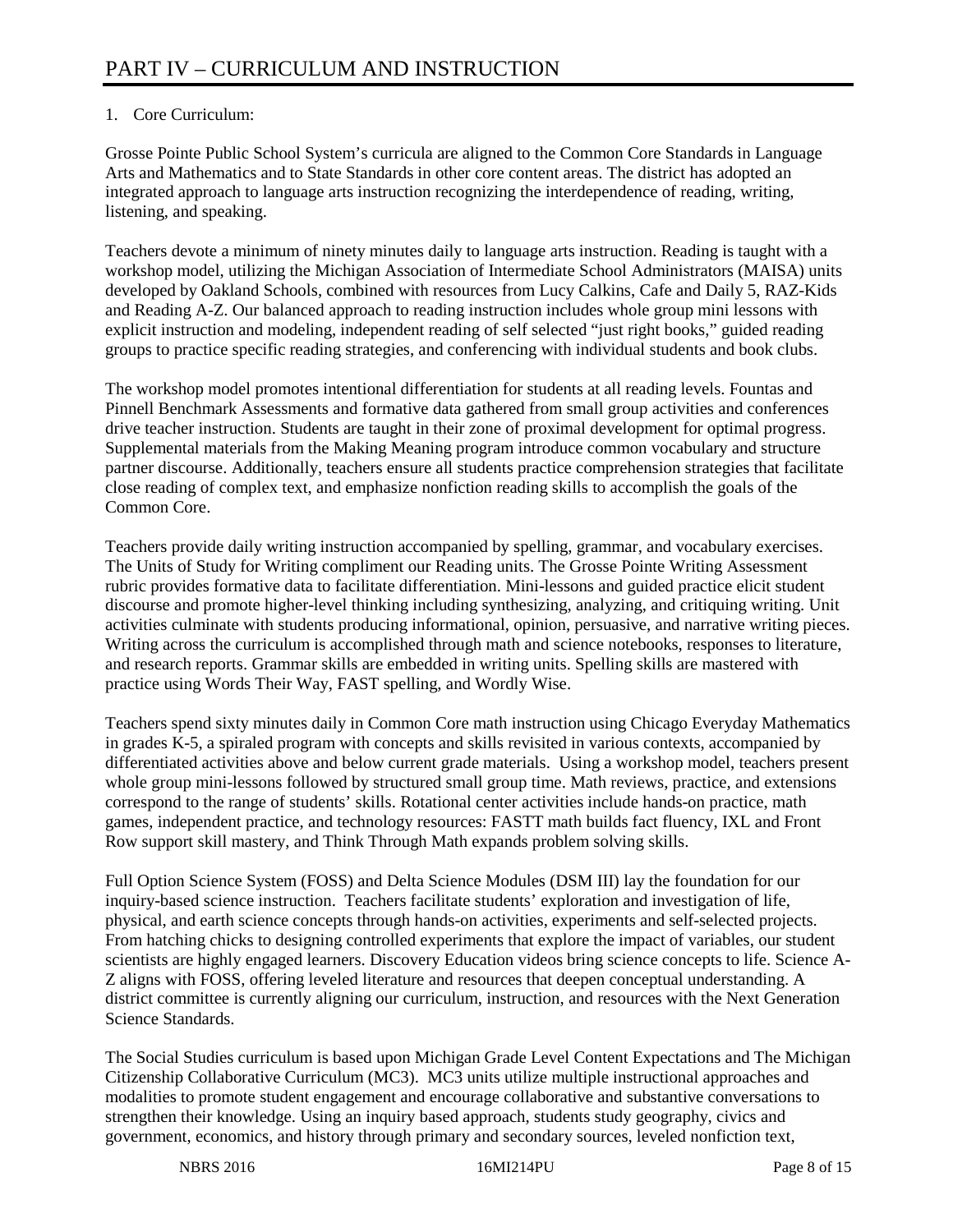websites, and videos. Students add relevance to their studies by creating mini-societies, performing living museums of famous Michiganders, and taking field trips to community businesses and historical sites, the Museum of Natural History, and the state capitol building. Time for Kids and Scholastic News magazines expand students' understanding of current events.

RTI, reteach and retest, and project based learning address a continuum of student skills below and above grade level. Intentional cross curricular connections generate deeper critical and creative thinking, expand problem solving skills, create greater cultural awareness among students, and focus their lens on the interdependence of our world.

## 2. Other Curriculum Areas:

Grosse Pointe Public Schools has a long tradition of educating the whole child as an integral component of an enriched education. Our district uses Dr. Michael Rettig's Block Scheduling model for specials classes. By dividing the school day into six equal blocks of time, our students receive a 45 minute specials class daily, taught by specialists in that area. All K-5 students experience art, music, and physical education. Library/media is taught to grades K-2 and rotated with Spanish for grades 3-5. All students receive computer education. Fifth graders are offered an elective instrumental class, which meets twice a week for 45 minutes.

The K-5 visual arts curriculum consists of critical analysis, art history, aesthetics and creative expression. The artistic environment develops awareness and appreciation of both past and present, and includes aspects of multi-cultural heritage. Students gain an appreciation of major artists, analyze and interpret visual statements, develop personal judgments, learn artistic techniques, and put creative interpretations of their ideas into concrete forms. Individual student portfolios house a progression of projects and papers inviting self assessments. Hallway displays of student artwork showcase the range of skills and creativity with which students enthusiastically approach each unit of study.

Our general music curriculum develops knowledge and skills in music performance, music theory, and music appreciation. Students in grades 4-5 frequently join our enrichment choir to work on advanced singing and choreography, and are well represented in the district's Summer Select Choir. Mason's entertaining concerts feature culturally and stylistically diverse music performed by heterogeneous groups of students utilizing speaking roles, dancing, solos and ensembles.

The elective instrumental program for fifth grade students offers instruction in woodwinds, brass, and string instruments. Fifth graders join secondary instrumental students in special district-wide concerts, highlighting the vertical alignment of skills. More advanced students are invited to join our extracurricular Honors Band and Orchestra. The culminating elementary concert highlights students' mastery of skills with selections featuring each instrument family, as well as voluntary solos and ensembles.

The physical education program strives to teach children, regardless of ability, the value of physical activity. The comprehensive curriculum includes motor skills, movement patterns, fitness, value of safety and rules, cooperation, teamwork and good sportsmanship, while emphasizing the importance of maintaining an active, healthy lifestyle. Our Walk to School and Jump Rope for Heart programs contribute to our shared healthy goals. Field Day generates school wide enthusiasm for a day filled with structured activities. Fifth graders guide kindergartners' participation in this end of the year celebration. Students learn recess games, current dances, and introductory sports skills to promote engagement in physical activity beyond the school day.

Students in grades 3-5 receive Spanish instruction for half of each semester, where they develop listening, speaking, reading and writing skills, as well as an appreciation for the culture of Spanish speaking countries. Common expressions, vocabulary and grammar usage are presented at the novice level. Our Spanish curriculum initiates language proficiency through students communicating about themselves and their families. To lay the foundation for cultural understanding, students identify basic aspects of Hispanic culture and compare them with their own.

NBRS 2016 **16MI214PU** Page 9 of 15 The Library/Media Program is based on the belief that informational literacy is fundamental to successful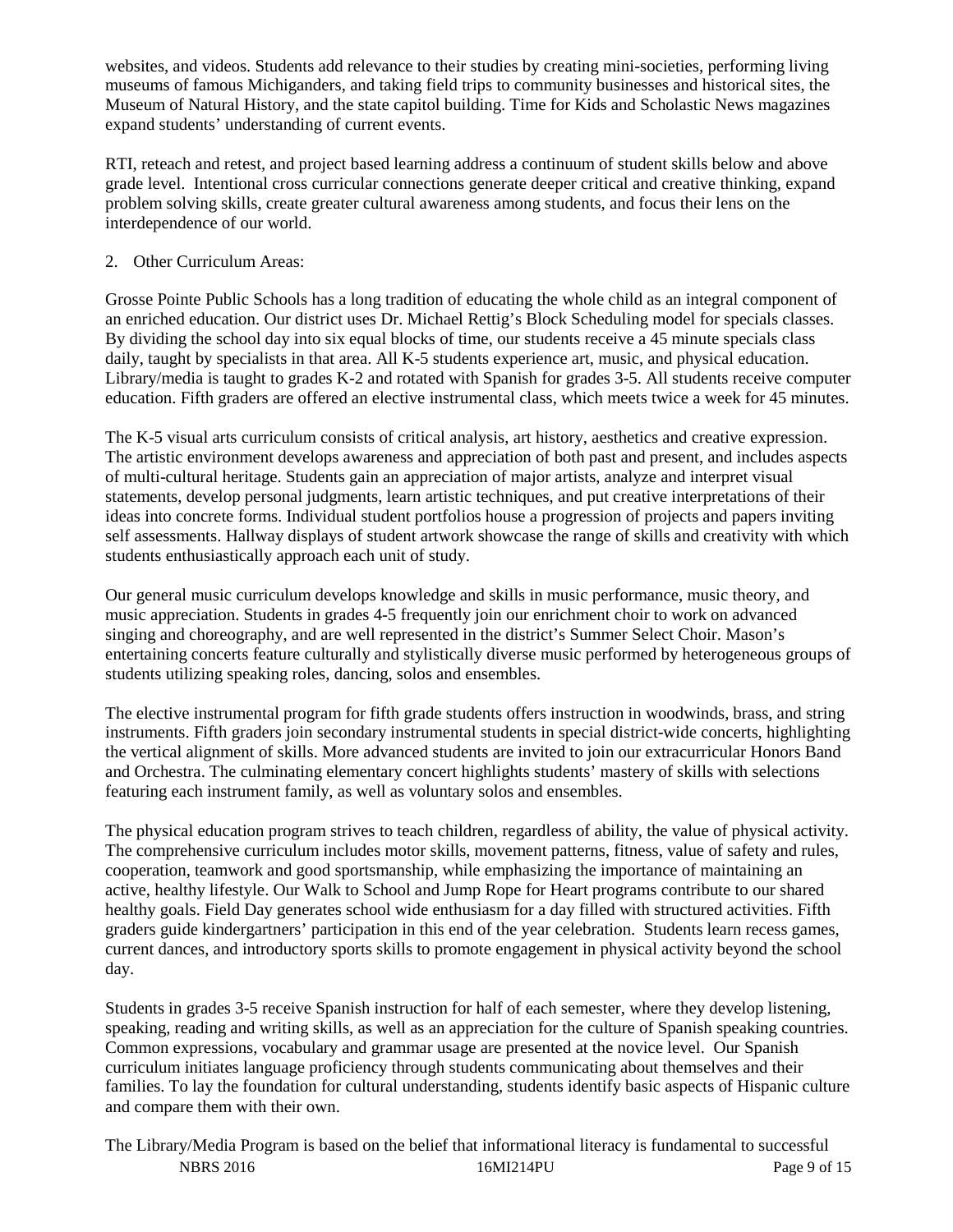lifelong learning. A love of reading and appreciation of books is acquired through read aloud, book talks, and author/genre studies. Students learn how to select and locate fiction and nonfiction texts from the library's extensive collection. Learning research skills involves locating information from print and digital sources, evaluating and analyzing information to support research, and demonstrating the ethical responsibility of authorship.

The purpose of the computer education curriculum is to promote the integration of technology throughout the educational process, using directed, independent, and cooperative activities. Teachers begin by guiding students' familiarity with computer keyboard functions to navigate the district website. As skills develop, students work independently and collaboratively to research, design, and develop digital presentations. We thoughtfully embed technology into daily teaching and learning through Google Apps for Education, and a plethora of educational apps and resources.

3. Instructional Methods and Interventions:

Teachers skillfully differentiate their instruction to meet the individual needs of our learners. Students actively participate in large group lessons, structured small group practice, cooperative partnerships, tiered center activities, challenging projects, and intensive individual instruction as part of the language arts and math workshops. Teachers use Depth of Knowledge to build Common Core Content skills, focusing on critical and creative thinking and problem solving. Students benefit from Visible Thinking strategies. Documenting students' wonderings, reasonings, connections and reflections links "deeper thinking" to substantive learning.

Daily use of technological tools (Interactive SMARTBoards, Apple TVs, computers, mobile devices) along with websites, computer programs, and apps engage our students in their own learning. Raz-Kids, Reading A-Z and a variety of apps increase students' skills in reading comprehension. FAST Math, IXL, Front Row, i-Ready, and Think Through Math, offer multiple paths to improved computational and problem solving skills.

Genius Hour, Ben Bache's Project Based weekly warm-ups, Innovation Day, student selected research topics, and technology presentations extend learning. Students working above grade level are clustered with learning partners to read complex text, build advanced math skills, and explore concepts in greater depth.

Fountas and Pinnell Assessment data qualifies students for reading support. Our full time reading specialist meets with students in grades K-2 for daily intervention. Service for students in grades 3-5 averages three days per week. Instruction using Steve Tatum's research based Fundamental Applications for Successful Teaching (F.A.S.T). Reading Intervention increases students' phonemic skills, fluency, and comprehension.

Our halftime Title I teacher provides math support for students in grades 2-5 with assessment scores below 30%. Intervention sessions are divided between intensive instruction and utilizing the i-Ready math program. Title I supports a weekly after-school Homework Club, with two teacher supervisors assisted by Junior National Honor Society students, providing additional one on one skills practice and support.

Our Tier 2 team includes a unique blend of content specialists: three instrumental music teachers, a physical education teacher, and a Spanish teacher. Cross-curricular connections, use of movement and brain research, and cultural instruction have strengthened students' skills and engagement.

Our General Education Student Support System (GES3) team (school psychologist, social worker, reading specialist, speech pathologist, Title I teacher, and Resource Room teacher) meets monthly with classroom teachers to discuss academic interventions for struggling students. After reviewing data, the team may consider programming support through special education services.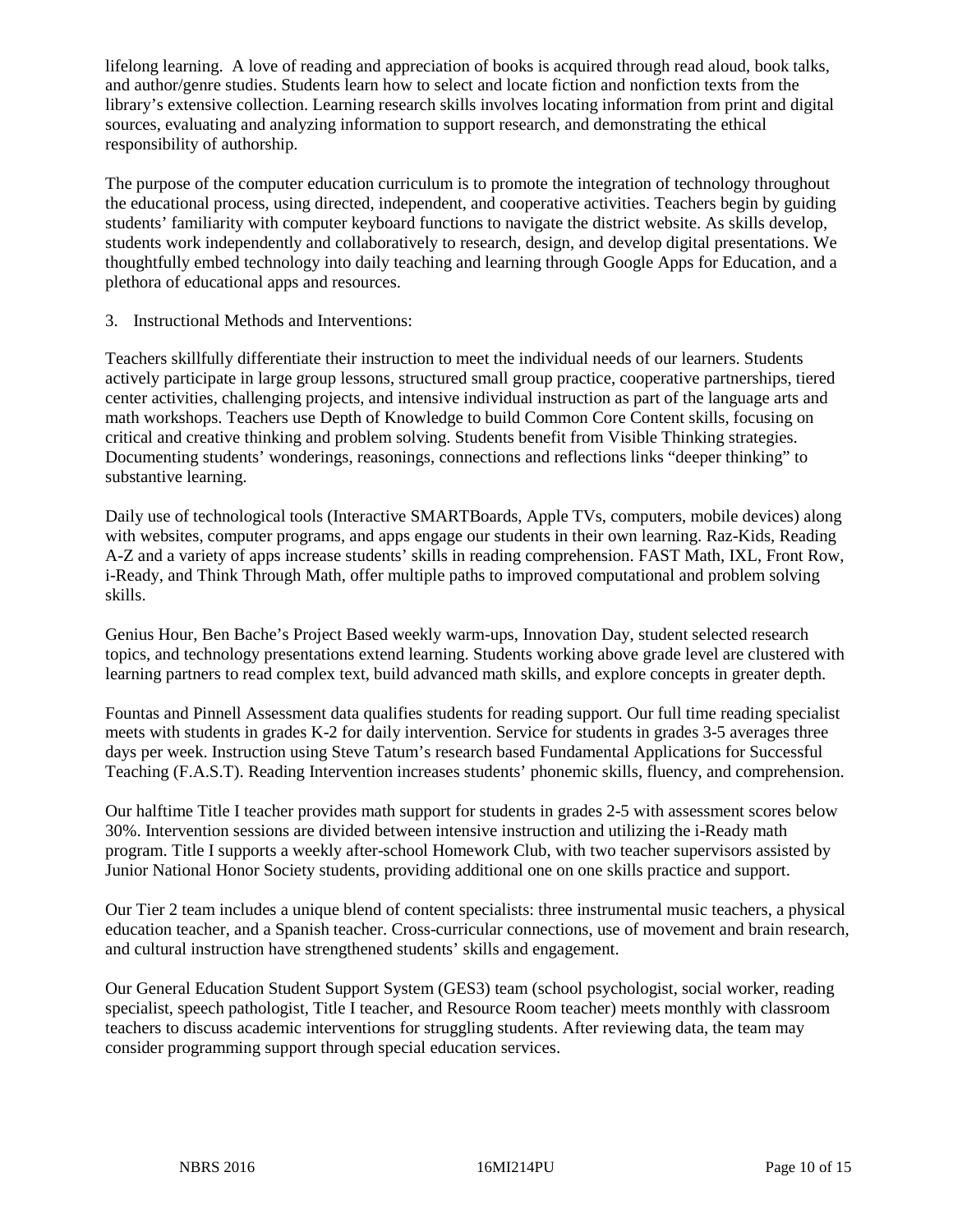4. Assessment for Instruction and Learning and Sharing Assessment Results:

Michigan Student Test of Educational Progress (M-Step) was first administered to students in grades 3-5 in 2015. Mason assessment results in Reading and Math, primarily above the 90th percentile, averaged 12% above our competitive district, and 40% above state scores. With subgroup data too small to analyze, individual student scores determined supports and interventions. For the 2016 M-Step, only fifth graders have a Language Arts performance task. Consequently, teachers focused explicit instruction and student practice on locating relevant details and evidence within complex texts. Additional writing practice in comparative, informational topics using exemplar texts has been provided. Students demonstrated proficiency in math concepts but performance tasks were challenging. Teachers now model strategies for multi-step problems, providing students with practice creating detailed written solutions.

Northwest Evaluation Association's (NWEA) Measures of Academic Progress (MAP) is administered to grades 1-5 three times a year, and used as a universal screener for progress monitoring student growth. Individual student, class, and strand data are analyzed collaboratively by a grade level and administrative team for RTI and advanced instruction. Both teachers and students carefully monitor individual growth goals.

Our 2015 NWEA scores continue to be well above test norms, with higher scores in math than reading. Reading support was reviewed to reduce a performance gap for boys in second grade reading. Data trend analysis is integral to refining school improvement strategies and research based interventions.

Fountas and Pinnell Reading Assessment is administered three times a year to evaluate students' instructional levels. This data, combined with NWEA scores, qualifies students for Tier 2 reading support. NWEA data also qualifies students for Tier 2 Title I math instructional support.

Teachers collect formative data through Grosse Pointe Writing Assessments, unit tests, workshop conferences notes, rubrics, exit slips, and student work samples to make immediate instructional decisions and design student interventions. When students lack mastery, teachers reteach and retest.

Teachers collaborate frequently with parents regarding student progress. Parents receive their child's comprehensive achievement report which interprets district and state assessment results. Fall studentinvolved parent conferences focus on goal setting. Work samples, data notebooks, portfolios and report card data are foundations for spring conference conversations. Report cards, aligned to the Common Core, are distributed in December, March and June.

Mason's assessment results are included in our annual report, shared with parents and the community, and posted on our school website. Our data is reflected in Mason's State Report Card.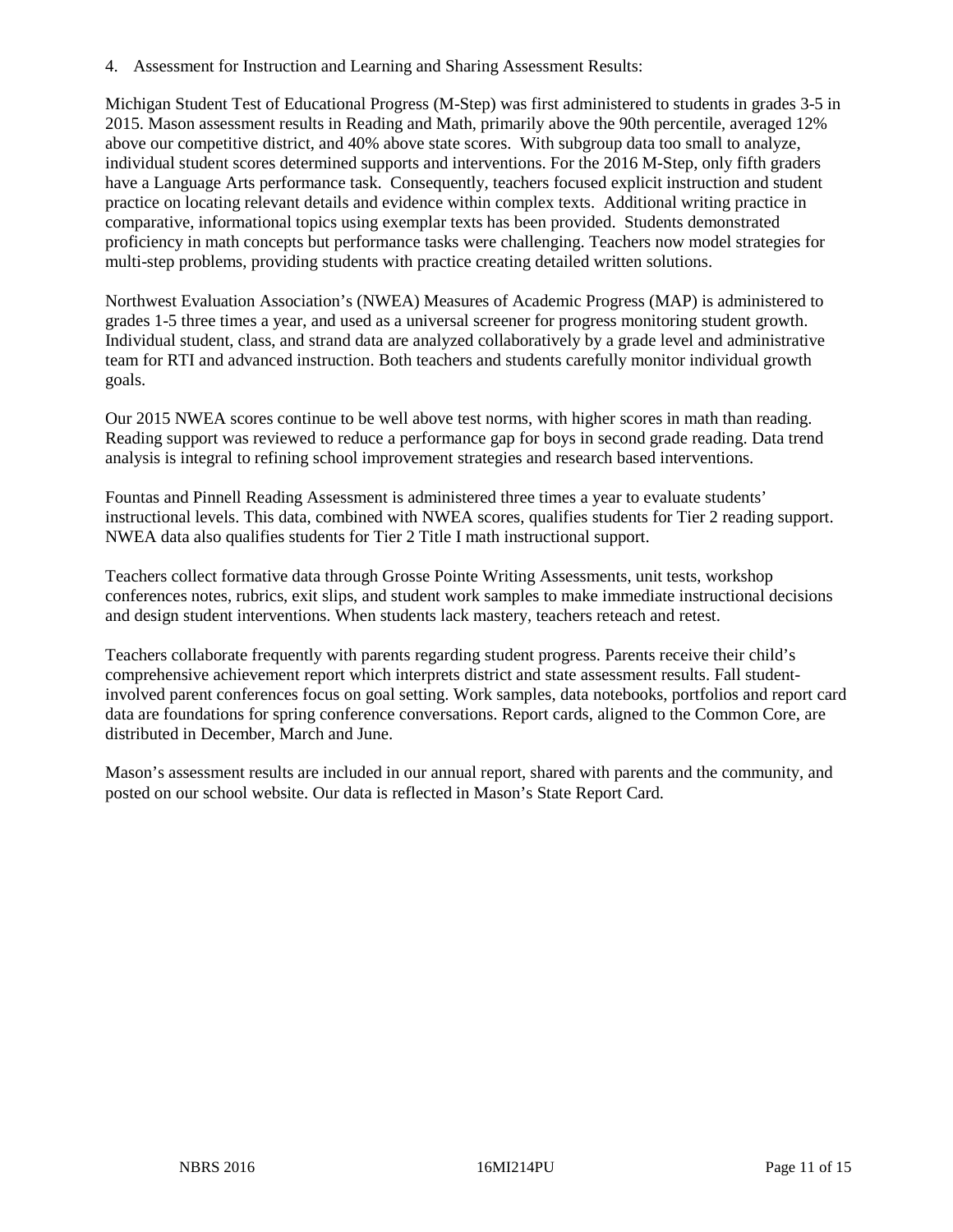## 1. School Climate/Culture:

What makes Mason an amazing elementary school is the passion with which we capture the minds and hearts of our students!

We love our students first, and teach them second. Mason teachers' enthusiasm, positive energy, and unparalleled dedication to building caring, personalized relationships with students and their families is lauded by our parents. As we welcome students daily, we take time to inquire about their families, notice even the smallest details, and ensure each child feels valued. Teachers build relationships and classroom communities with high expectations that recognize each student's strengths, abilities, needs, and interests. This treasured knowledge is respectfully imparted to others, deepening our collective responsibility for our students' academic, social, and emotional successes. Student work is proudly showcased in every corner of our building. Students' lockers feature their latest writing samples, projects, and photographs, deepening connections between staff and students.

These rich relationships foster student achievement and minimize attendance and behavioral issues. Students witness staff interactions that model empathy, mutual respect, and compassion -- characteristics of a close-knit family. Strong connections between staff and students increase the effectiveness of our PBIS "Mason's Best" program. Common behavior expectations empower all staff to recognize positive choices by complimenting a class or acknowledging an individual student's behavior.

Teachers use their extensive knowledge of student interests to plan motivational activities which celebrate a love of learning and build a sense of community: Kindergarten Cafe, Bookmark Contest, spirit days, Halloween Parade, Reindeer Relay Games, Chinese New Year celebration, Lego Creation Day, Michigan Tastefest, Ancient Greece Research Day, March is Reading Month activities, Mystery Guest Readers, Reader's Theater, Arbor Day Poster Contest, Spring Author's Tea, Passion Project Presentations, You Be the Chemist Challenge, Living Museum, Global Read-Aloud, 5th grade Environmental Camp, 5th grade promotion celebration, and a Talent Show.

Beyond our professional commitment, is an indescribable bond we feel as a staff family. Our shared laughter, tears, joys, and challenges bring us together. Staff teams organize monthly luncheons filled with comradery. Our social committee coordinates milestone celebrations and extends sympathy. We organize meals for staff with medical leaves, health challenges, and bereavement. Additionally, the staff regularly donates gift cards to support our families in need. Teachers receive frequent appreciation meals and gifts from the PTO and principal. Mason's cohesive staff treats one another as family, collaborating and appreciating everyone's efforts on behalf of students and each other.

2. Engaging Families and Community:

Mason's warm, welcoming culture envelops our families and the entire community. We attribute our high student achievement to our common expectations and the powerful relationships between students, staff, families, and the community as a whole.

We ensure communication flows daily between home and school through phone calls, emails, websites, newsletters, e-blasts, and Remind text messages. Spontaneous exchanges occur between teachers and parents during student arrival and dismissal. Students' home folders and assignment notebooks, with space for parent comments, promote accountability. Curriculum and Math Nights empower families to support and extend learning at home. Parents are informed of reading and math support programs available as academic interventions. Collaborative team meetings with parents focus on identified needs and services.

Parents, grandparents, and community volunteers are present daily in our hallways and classrooms. Dedicated volunteers assist students with foundation and enrichment skills. "Lunch and Learn" is a recess option for students to practice skills or receive support to complete assignments.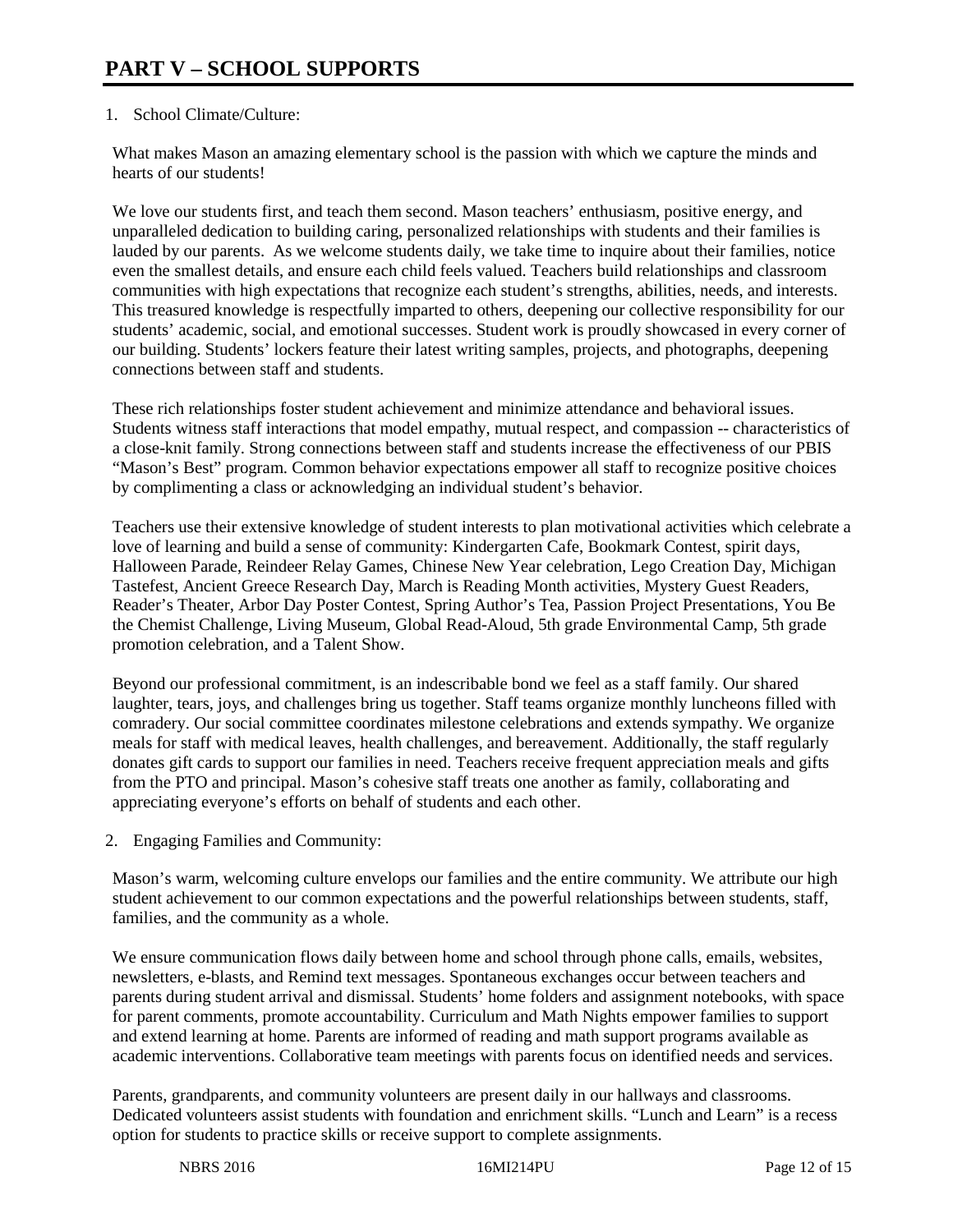PTO sponsors monthly events that strengthen the bonds between our staff, students, families, and broad community. Events include Family Welcome, Fun Run, Fall Fest, restaurant nights, book fair, holiday breakfast, Red Cross Blood Drive, parent/special person and child dances, Tin Can Auction, and annual picnics.

PTO fundraising events draw volunteers from a large group of former Mason families. It's common to see students, now in middle or high school, return to run a carnival game or pass out hot dogs at our Spring Fest. Contributions and donations from local businesses are vital to the success of these fundraisers. Profits support student achievement through purchasing technology equipment and licenses, library books, current event magazines, and assignment notebooks. Additionally, funds are allocated to student scholarships, assemblies, recess and playground equipment, and field trips.

We launch our school year with the One Book, One School family reading project, underwritten by community businesses for four years. Providing one copy of the selected book for every family develops family routines and conversation around reading and cross curricular themes. This year, the number of area business sponsors doubled and generous individuals contributed via a Go Fund Me page.

Mason families access The Family Center of Grosse Pointe and Harper Woods for support in raising healthy children and navigating educational transitions. Mason also houses before/after school care, the annual district ELL family dinner, and hosted the 2015 Community Leaders Luncheon attended by over 80 heads of organizations.

#### 3. Professional Development:

Our professional development activities are cohesively anchored in improving student growth and achievement. Mason teachers and our principal collaborate to navigate a rigorous curriculum, analyze student data, implement strategies to increase student engagement, and embed technology into the highest quality differentiated instruction. To build our capacity in using technology for teaching and learning, a team of teachers and the principal annually attend the Michigan Association for Computer Users in Learning (MACUL) Conference.

The district's strategic plan is the foundation for our professional development activities. Key instructional components are aligned to improved student learning (Target Goals, Increased Student Engagement, and Checking for Understanding). Instructional rounds within our school are a powerful tool for generating reflective, substantive conversations about instructional practices around district goals. Last year's PLC book study of Total Participation Techniques by Persida Himmele and William Himmele, diversified our student engagement strategies.

The district sponsors two full days of professional learning, featuring numerous faculty-led sessions related to instructional innovations and technology in teaching and learning. The second professional development day this year utilized NWEA trainers to maximize effective data usage to drive instruction.

Expertise of Mason's of thirteen classroom teachers is evident by their district curriculum leadership roles. Four teachers are Grade Level Content Leaders. They meet quarterly with colleagues to discuss curricular practices. Strategies for culturally responsive instruction is the focus of continued district conversations. A Mason teacher co-facilitated the district's Grosse Pointe Writing Assessment review. Five Mason teachers participated in the pilot of the writing rubric. Seven staff presented their practices in district workshop sessions on Visible Thinking, Data Notebooks, Reading and Writing Workshop, Interactive SMARTBoards, Technology Tools for Instruction, Brain Breaks, and Special Education supports. Team attendance at Michigan Reading Association (MRA) results in sharing best practices in language arts instruction. Our staff receives PBIS program training, resources for Tier 2 intervention strategies, and progress monitoring tools through county workshops.

NBRS 2016 16MI214PU Page 13 of 15 Staff meeting presentations prompt thoughtful conversations about practices impacting student learning: Common Core Content Standards, Formative Assessment, Ron Ritchhart's Visible Thinking, John Hattie's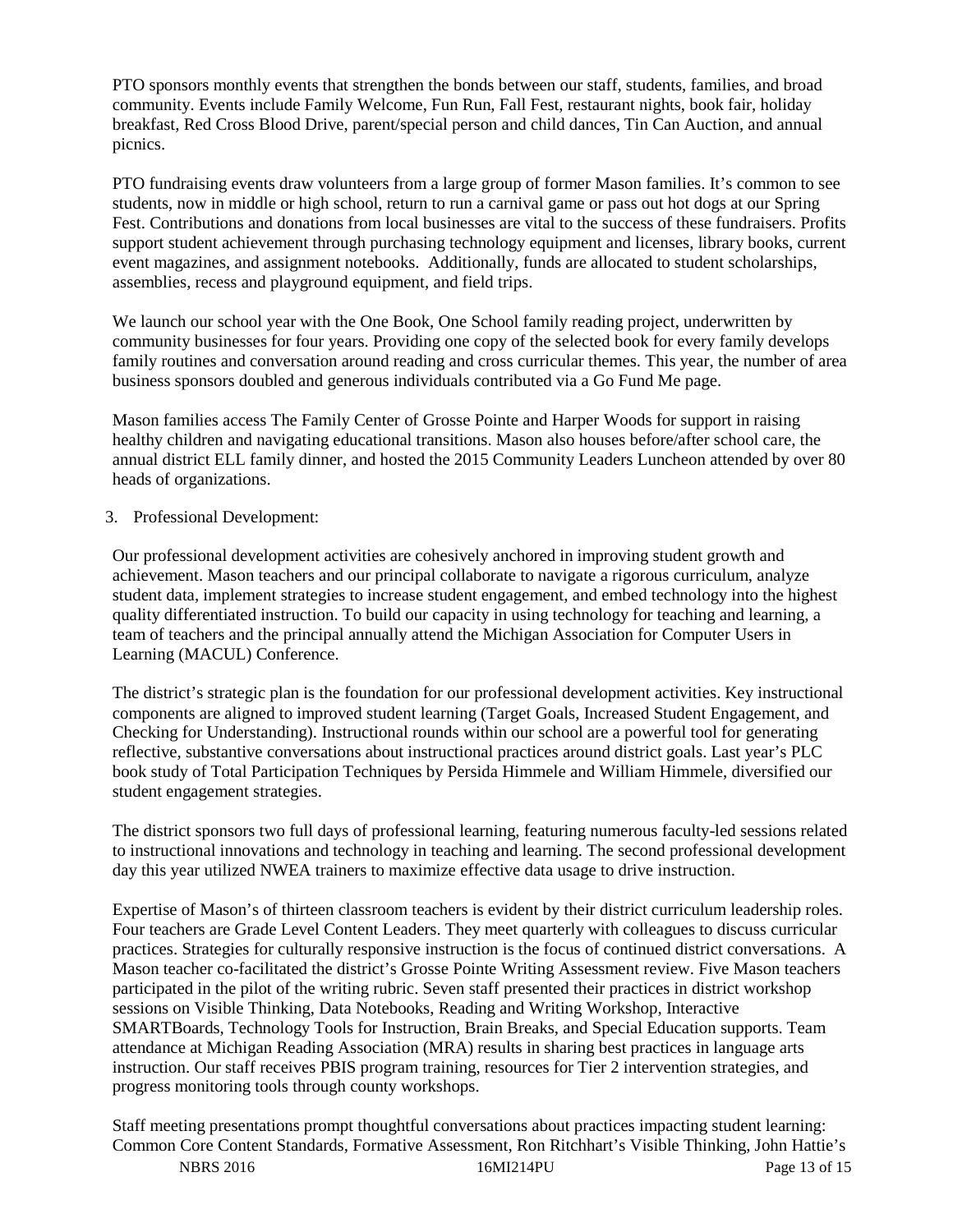#### Visible Learning, Data Notebooks, Carol Dweck's Growth Mindset, and Mindfulness.

Professional Learning Communities provide staff time to analyze student data, determine enrichments and interventions, evaluate school improvement plans, and examine technological resources for staff and students. Mason teachers individually and collectively build capacity by engaging in research opportunities, and leveraging social media to collaborate beyond our district and community.

#### 4. School Leadership:

The strength of our philosophy of distributive leadership and shared decision making is our collective responsibility for student achievement. Every staff member holds a leadership role and responsibility for student success. Central to every decision is the welfare and achievement of our students. The success of our decision process is attributed to the deep and diverse expertise of staff members building consensus in an environment of mutual respect and trust.

Fostering teacher leadership is a primary goal of our principal, resulting in a synergy of expertise, talents and passions. All student activities are sponsored by staff members. The School Improvement Leadership team, comprised of all 13 classroom teachers, builds leadership capacity and collaborative decision making. The PBIS team, intervention teams, and School Improvement committees are examples where decisions emerge from team consensus. Student behavior expectations, academic interventions, and School Improvement strategies presented by team leaders are discussed and implemented. The One Book One School team has total responsibility for the reading program. Individual teachers assume a myriad of responsibilities, from selecting school wide assemblies to organizing March is Reading Month activities. Mason staff have strong representation on district committees, serving as co-chairs of the writing assessment and math curriculum reviews. Three staff members lead elementary subject departments. Two are members of the Galileo Teacher Leadership Consortium.

As an instructional leader, our principal communicates high expectations for everyone. She respects, supports, and trusts teachers to make reflective instructional decisions. She reviews SMART goals and collaboratively analyzes student data with teacher teams. To promote continuous instructional improvement, technology integration was initiated by teachers. Their attendance at MACUL, thoughtful research and recommendations, collaborative lesson planning, and collegial professional development are responsible for innovative teaching and digital learning opportunities for students.

Our principal's visible leadership models our commitment to building strong relationships. Supervising our parking lot, greeting students daily, conversing with staff and parents, visiting classrooms, attending student functions, and writing detailed positive comments on students' report cards, creates meaningful connections.

Supportive leadership ensures all voices are heard and valued, creating leadership opportunities for parents and students as members of our school community. Through our PTO, parents serve on building and district committees for School Improvement, Title I, and hiring processes. Students' leadership occurs through our Student Council, Green Team, and Safety/Service Squad. Our unified approach to shared leadership and decision making creates a successful learning environment for all.